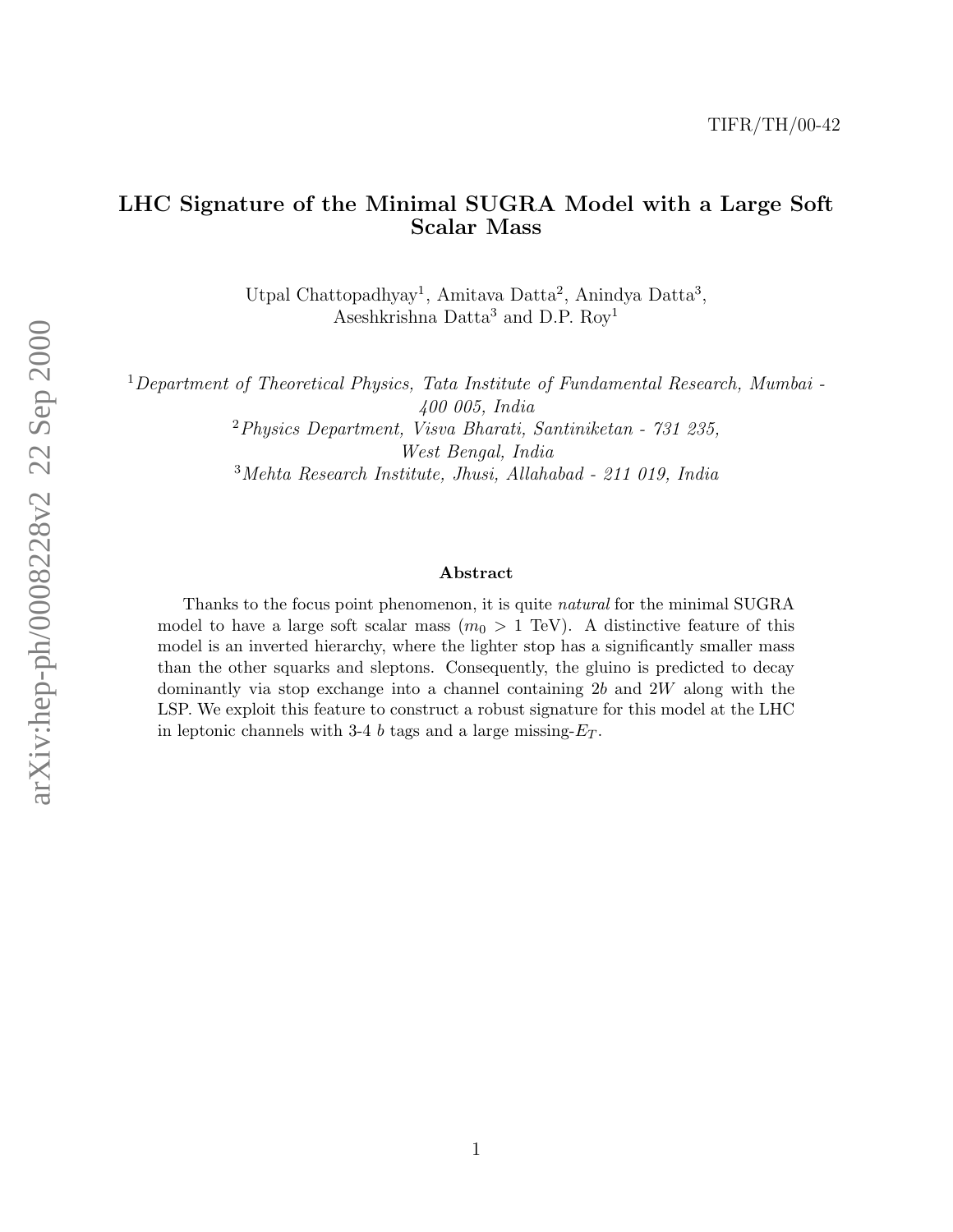The minimal SUGRA model represents the most attractive model of low energy supersymmetry in terms of simplicity and economy of parameters [1]. Besides it can naturally account for the electroweak symmetry breaking as well as the suppression of flavour changing neutral current effects. The basic parameters of the model are  $m_0$ ,  $M_{1/2}$ , A, B and  $\mu$ – i.e. the soft supersymmetry breaking scalar and gaugino masses, the trilinear and bilinear couplings, along with the supersymmetric Higgs mass parameter. The last two can be determined in terms of the two Higgs vacuum expectation values,  $v_1$  and  $v_2$ , using the two minimisation conditions. The first one determines the  $B$  parameter in term of

$$
v^2 = v_1^2 + v_2^2 = 2m_Z^2/(g^2 + g'^2) \simeq 175 \text{ GeV},\tag{1}
$$

and the ratio  $v_2/v_1 \equiv \tan \beta$ . The second condition gives

$$
\frac{1}{2}m_Z^2 = \frac{m_{H_1}^2 - m_{H_2}^2 \tan^2 \beta}{\tan^2 \beta - 1} - \mu^2 + \Delta_R,\tag{2}
$$

where the last term comes from the radiative correction to the Higgs potential.

Thus for any tan  $\beta$ , the naturalness of the electroweak scale requires  $m_{H_2}^2$  and  $\mu^2$  to be of the order of  $m_Z^2$ , so that there is no large cancellation between these parameters [2, 3]. Since  $m_{H_2}^2$  is linearly related to the soft mass parameters  $m_0^2$  and  $M_{1/2}^2$  via its RGE, one usually assumes the naturalness criterion to imply  $m_0$  and  $M_{1/2} < 1$  TeV each. Indeed most of the phenomenological works on the minimal SUGRA model are based on this assumption. It has been recently emphasised in ref. [4], however, that for physical values of the top Yukawa and the gauge couplings,  $m_{H_2}^2$  turns out to be practically independent of its GUT scale value  $m_0^2$ for tan  $\beta \gtrsim 5$ . Moreover, contrary to some earlier apprehensions, a large value of  $m_0$  seems to lead to a cosmologically interesting dark matter density [5]. Besides a large  $m_0$  would also alleviate the potential conflict of the minimal SUGRA model with the electric dipole moments of electron and neutron [6]. Thus the minimal SUGRA model with a large soft scalar mass  $(m_0 > 1 \text{ TeV})$  seems to be attractive both on theoretical and phenomenological grounds. We shall analyse the signature of this model at the large hadron collider (LHC) by exploiting the distinctive characteristics of the large  $m_0$  limit. Indeed we shall see that they lead to a more robust signal at LHC compared to the canonical SUGRA model.

## The Model

For qualitative understanding of the model it is instructive to look at the approximate expressions for the electroweak scale scalar masses in terms of the universal soft mass parameters at the GUT scale. We shall neglect the GUT scale A parameter, which is unimportant for the present consideration; and assume not too large  $\tan \beta$  where the b Yukawa coupling is relatively less significant. Then analytic solutions to the one-loop RGE give

$$
m_{H_2}^2 = m_0^2 - \frac{3}{2}ym_0^2 + O(M_{1/2}^2),
$$
  
\n
$$
m_U^2 = m_0^2 - ym_0^2 + O(M_{1/2}^2),
$$
  
\n
$$
m_Q^2 = m_0^2 - \frac{1}{2}ym_0^2 + O(M_{1/2}^2),
$$
\n(3)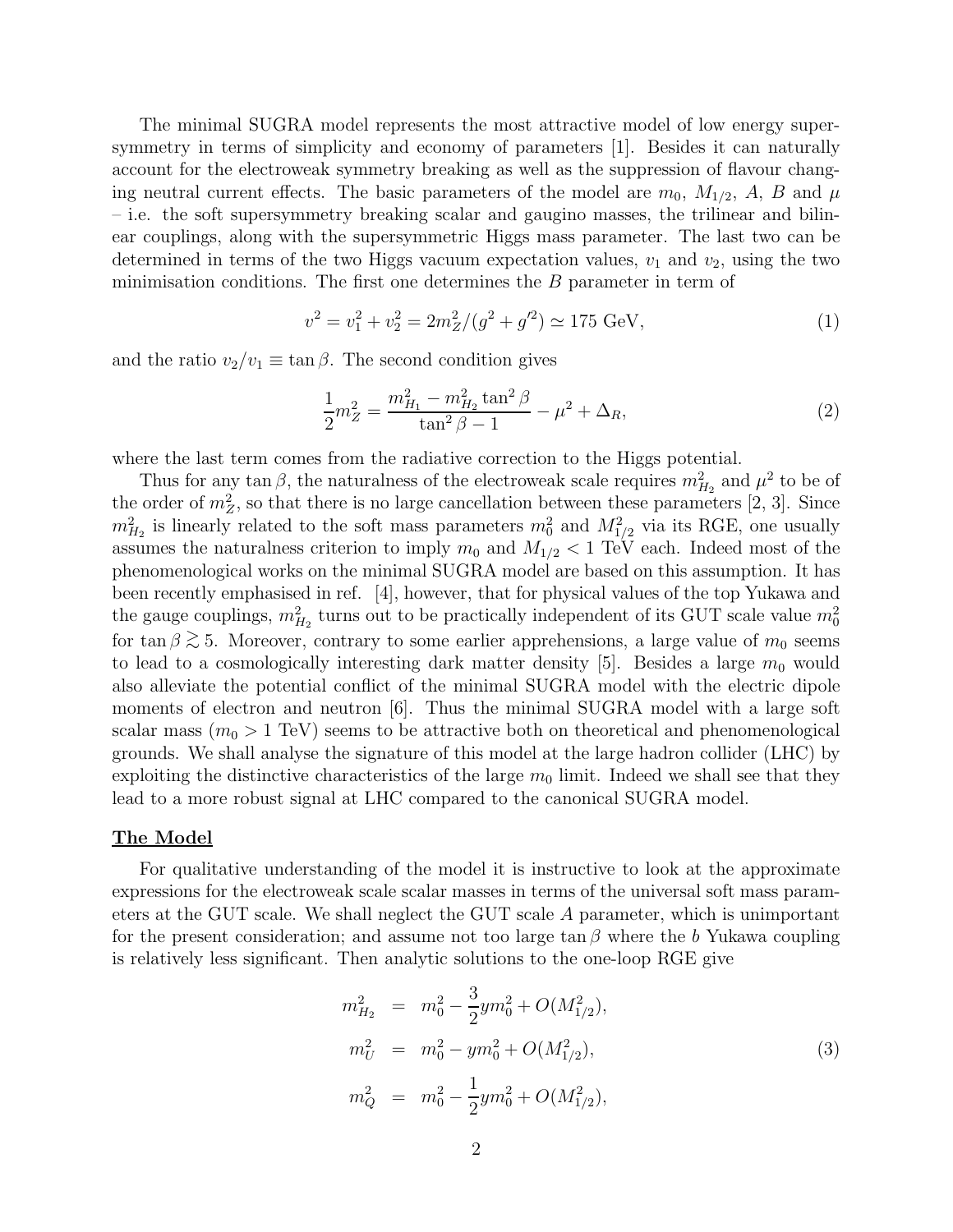where U and Q refer to the 3rd generation singlet and doublet squarks  $|7|$ . Here

$$
y = \frac{h_t^2}{h_f^2} = \frac{1 + 1/\tan^2 \beta}{1 + 1/\tan^2 \beta_f},
$$
\n(4)

where the subscript  $f$  denotes the fixed point values of the top Yukawa coupling and the corresponding tan  $\beta$  at the electroweak scale. The numerical coefficients of y in (3) simply reflect the corresponding coefficients of  $h_t^2$  in the RG evolutions of  $m_{H_2}^2$ ,  $m_U^2$  and  $m_Q^2$  [8].

The top Yukawa coupling is related to its running mass,

$$
h_t = m_t(M_t)/v \sin \beta,\tag{5}
$$

which is in turn related to the physical top quark mass  $M_t$  via

$$
M_t = m_t(M_t) \left[ 1 + \Delta_{\text{QCD}} + \Delta_{\text{SUSY}} \right]. \tag{6}
$$

The QCD and SUSY radiative corrections add about 6% and 4% respectively to the running mass to arrive at the physical top pole mass,  $M_t = 175 \pm 5$  GeV [9]. It is well known now that a physical top mass of 175 GeV corresponds to the fixed point value, tan  $\beta_f \simeq 1.5$  at the electroweak scale [10], which defines the lower limit of  $\tan \beta$  in this model. Of course such a low value of  $\tan \beta$  is ruled out by the recent LEP limit on the lightest Higgs boson  $(h^0)$  mass [9], suggesting tan  $\beta > 2(4)$  for maximal (small) stop mixing. Substituting this value of  $\tan \beta_f$  in (4) gives

$$
y = \frac{1 + 1/\tan^2 \beta}{1.44} \simeq \frac{2}{3} \text{ for } \tan \beta \gtrsim 5. \tag{7}
$$

Thus over a large range of  $\tan \beta$ , which is also favoured by the above mentioned LEP data, one has

$$
m_{H_2}^2 \simeq O(M_{1/2}^2),\tag{8}
$$

i.e. the  $H_2$  mass at the electroweak scale is practically independent of its GUT scale value  $m_0$ . This is the so called focus point phenomenon [4, 5].

The corresponding values of the 3rd generation squark masses are

$$
m_U^2 \simeq \frac{1}{3}m_0^2 + O(M_{1/2}^2), \tag{9}
$$

$$
m_Q^2 \simeq \frac{2}{3}m_0^2 + O(M_{1/2}^2). \tag{10}
$$

The remaining scalar masses are not driven by the top Yukawa coupling, and hence satisfy

$$
m_R^2 \simeq m_0^2 + O(M_{1/2}^2),\tag{11}
$$

where the subscript R represents  $H_1$ , sleptons and the squark of the 1st two generations as well as the right-handed bottom squark  $b_R$ . Thus the minimal SUGRA model with large  $m_0$ implies an inverted mass hierarchy, where  $\tilde{t}_R$  and to a lesser extent  $\tilde{t}_L, \tilde{b}_L$  are lighter than the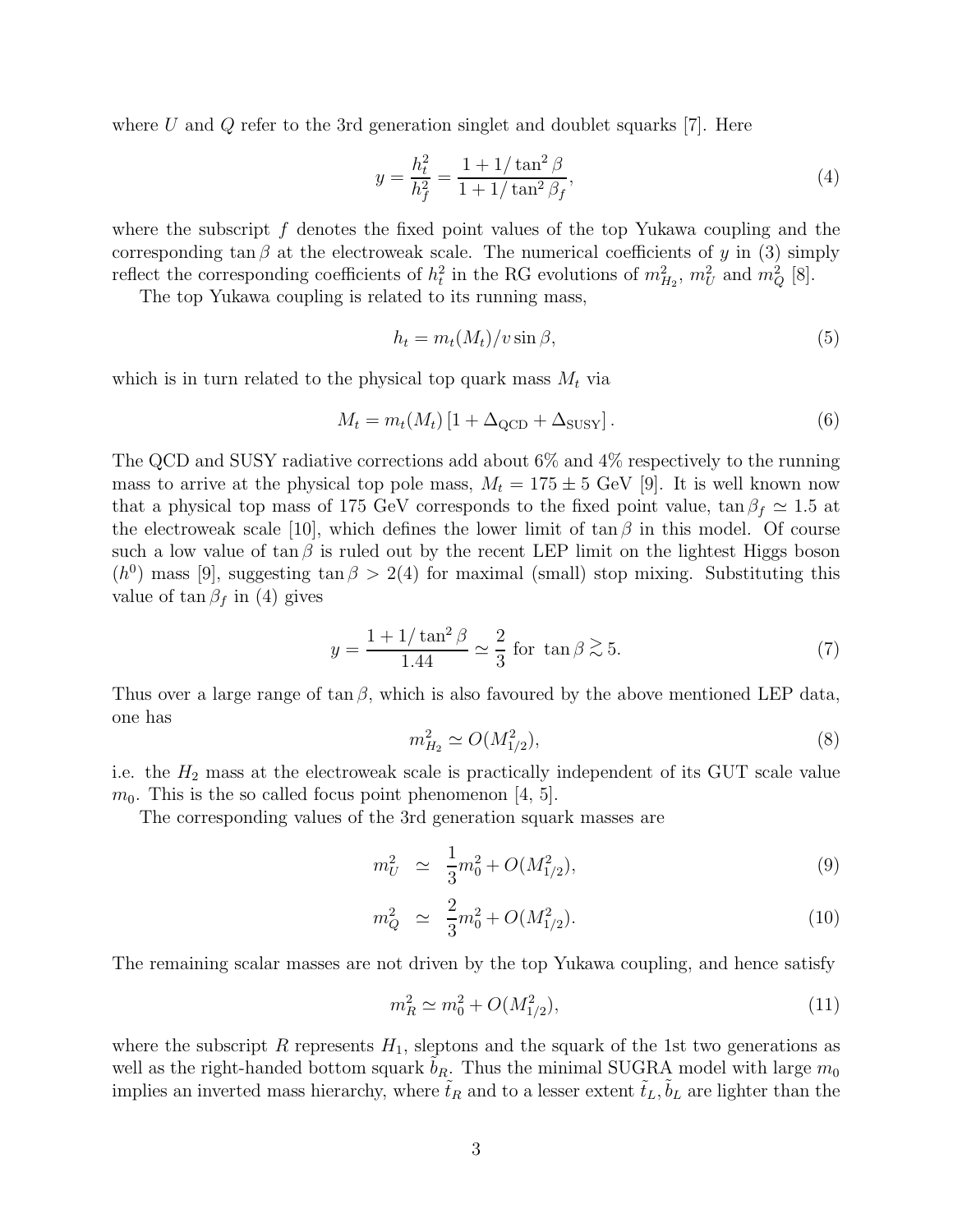remaining squarks and sleptons, while all of them are expected to be heavier than the gluino. This in turn implies that gluino should decay dominantly via the lighter stop exchange, i.e.

$$
\tilde{g} \xrightarrow{\tilde{t}_{1}} t \bar{t} \tilde{\chi}_{i}^{0}, \ t \bar{b} \tilde{\chi}_{i}^{\pm} \to b \bar{b} WW \tilde{\chi}_{1}^{0} X, \tag{12}
$$

where X represents any other particles like  $Z, h^0$  and  $W^+W^-$ , which can result from the cascade decay. Thus one expects that the decay of a gluino pair, produced at the LHC, will give a distinctive signal containing  $4b$  quarks and  $4W$  bosons along with a large missing  $E_T$  ( $E_T$ ), carried away by the 2 LSPs. Of course some of the signal characteristics like the presence of multiple b quarks are common to many SUSY models having inverted mass hierarchy [11]. However, we feel that the minimal SUGRA with large  $m_0$  represents by far the most well motivated and well defined model of this kind. A distinctive characteristic of this model is the presence of multiple  $W$  bosons in the signal along with 4b quarks. It may be noted here that the LHC signature of this model has been recently considered in ref. [12], which has not discussed however the distinctive characteristics of the model, mentioned above.

#### The SUSY Spectra

We have studied the radiative electroweak symmetry breaking and the resulting finetuning parameter in the  $m_0 - M_{1/2}$  plane to select optimal values of these parameters and the resulting SUSY Spectra. For this purpose we have modified the radiative electroweak symmetry breaking code of ref. [13], which uses two-loop RGE along with two-loop QCD correction to the top quark mass (eq. 6), by adding the one-loop SUSY correction to the latter [14]. Indeed this plays a very significant role in bringing down the focus point to the electroweak scale. The radiative correction to the Higgs potential in eq. (2) is evaluated using the complete one-loop result [15]. The dominant contribution can be written in terms of the average stop mass as

$$
\Delta_R \simeq \frac{3h_t^2}{16\pi^2} m_{\tilde{t}}^2 \left[ \frac{1}{2} - \ln\left(\frac{m_{\tilde{t}}}{Q}\right) \right]. \tag{13}
$$

In order to keep this radiative correction small we shall use the minimisation condition (2) at a scale  $Q = m_R^{\text{max}}/2$  [13], which is close to the mean stop mass (eqs. 9-11). The resulting  $\mu^2$  is then evolved down to the electroweak scale,  $Q \simeq m_Z$ , along with the other mass parameters.

The functional dependence of the electroweak scale on the SUSY parameters is determined via eq. (2). The sensitivity of this scale to fractional variations of these parameters is measured by the sensitivity coefficients

$$
c_a \equiv \left| \frac{a}{m_Z^2} \frac{\partial m_Z^2}{\partial a} \right|,\tag{14}
$$

where a represents  $m_0, M_{1/2}$  and  $\mu^1$ . And the fine tuning parameter is defined by the largest of these coefficients

$$
c = \max\{c_{m_0}, c_{M_{1/2}}, c_{\mu}\}.
$$
\n(15)

<sup>&</sup>lt;sup>1</sup>As mentioned earlier we set the GUT scale A parameter to zero, since it is unimportant for our purpose. Nonetheless this parameter is generated at the electroweak scale by the RGE, resulting in  $\tilde{t}_L - \tilde{t}_R$  and  $b_L - b_R$ mixing.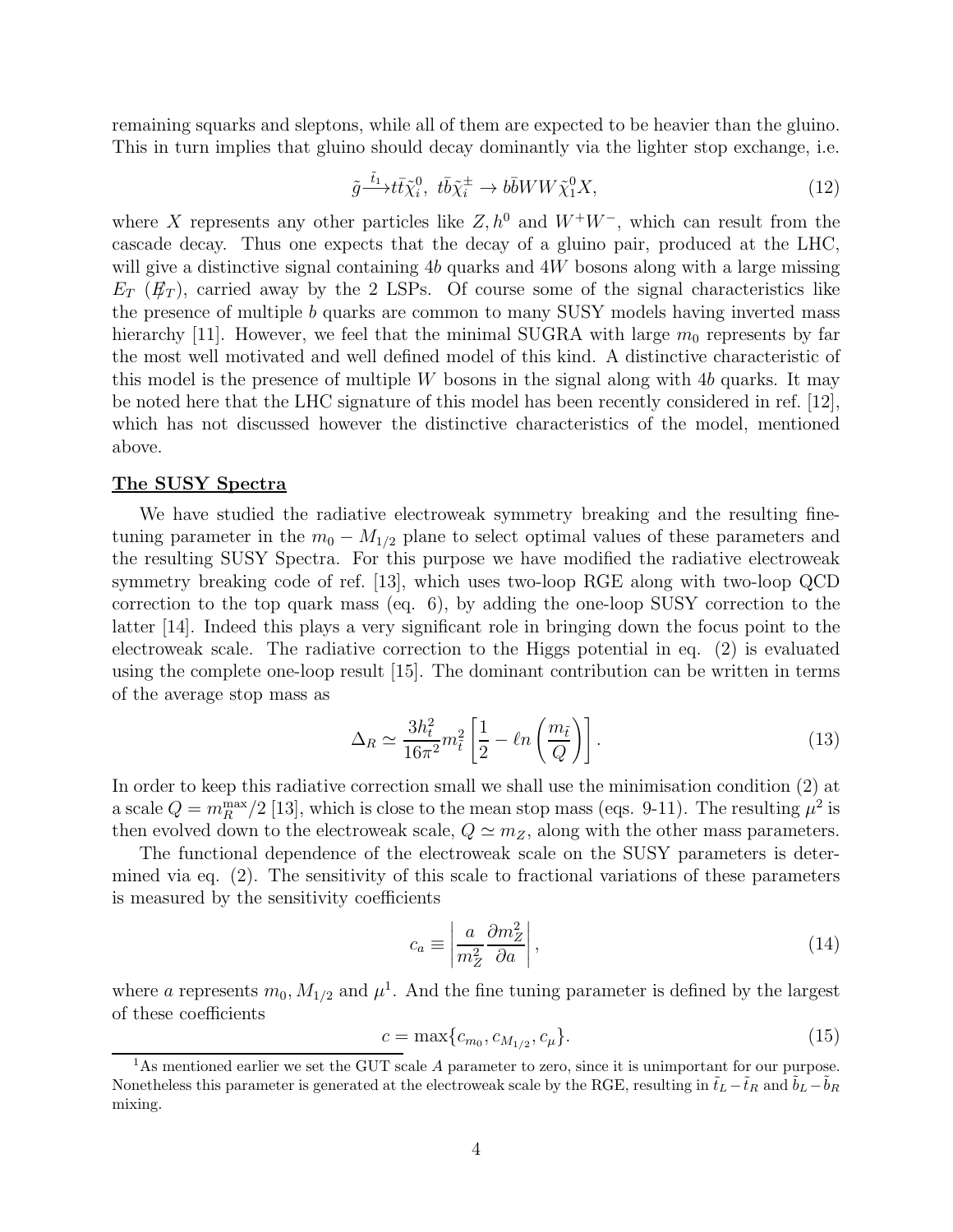It should be noted here that there is an ongoing debate on whether the sensitivity coefficients should include the variation of  $m_Z^2$  with respect to  $h_t$ . On this issue we agree with the authors of ref. [4, 5] that the SM parameters like gauge and Yukawa couplings may have origins totally unrelated to SUSY. Hence, it would not be appropriate to include them in determining the natural ranges of the SUSY parameters.

Fig. 1 shows the contours of this fine-tuning parameter in the  $m_0 - M_{1/2}$  plane for  $\tan \beta = 10$ . While the fine-tuning parameter is seen to increase steadily with  $M_{1/2}$ , it is remarkably insensitive to  $m_0$ . In fact for a given  $M_{1/2} \sim 500$  GeV, one seems to require by far the least fine-tuning at  $m_0 = 1500$  (2000) GeV for  $M_t = 175$  (180) GeV. The figure also shows the contours<sup>2</sup> of constant  $\mu$ . The  $\mu = 100$  GeV contour defines the physical boundary, as it represents the lower limit of  $\mu$  coming from chargino search at LEP [9]. This of course lies close to the no Electroweak Symmetry-breaking boundary, corresponding to  $\mu^2$  < 0 [16]. It should be noted that the value of  $\mu$  and the resulting physical boundary are very sensitive to the exact value of the top quark mass. We have checked that these values agree quantitatively with those obtained using the recent version of ISASUGRA [17], with the same choice of scale,  $Q = m_R^{\text{max}}/2$ .

We see from Fig. 1 that the largest values of  $M_{1/2}$  and  $m_0$ , consistent with a fine-tuning parameter  $c < 250$  and the physical boundary for  $M_t = 175$  GeV, are

$$
M_{1/2} = 500 \text{ GeV}, \quad m_0 = 2000 \text{ GeV}. \tag{16}
$$

Therefore we choose this point for the computation of the SUSY spectra. Note that the fine tuning parameter at  $m_0 = 2000 \text{ GeV}$  is about the same as at  $m_0 = 200 - 400 \text{ GeV}$ . In view of the sensitivity of  $\mu$  to the exact value of the top mass, we have shown in Table 1 two sets of SUSY spectra for  $M_t = 175$  as well as 180 GeV, leading to  $\mu \ll M_{1/2}$  and  $\mu \sim M_{1/2}$ respectively. In order to facilitate comparison with other works these SUSY spectra have been obtained by using the ISASUGRA code [17] with the above mentioned choice of scale. The main difference between the two spectra is that one corresponds to a higgsino LSP, while the other corresponds to a gaugino LSP as in the canonical SUGRA model. We shall analyse the LHC signature for both the cases. It may be added here that although we could have gone to a still larger  $m_0$  for  $M_t = 180$  GeV, it would make little difference to the final signature.

## The LHC Signature

It is clear from the SUSY spectra of Table 1 that the dominant SUSY signal at LHC is expected to come from gluino pair-production

$$
gg(q\bar{q}) \to \tilde{g}\tilde{g}.\tag{17}
$$

We have calculated this leading order cross-section using the CTEQ4M parametrisation [18] at a QCD scale  $Q = m_{\tilde{g}}$ ; and multiplied it by a K factor of 2 to account for the NLO effects  $|19|$ .

<sup>&</sup>lt;sup>2</sup>To be definitive we have chosen the positive sign of  $\mu$  throughout this work; but the results are not expected to be sensitive to this choice.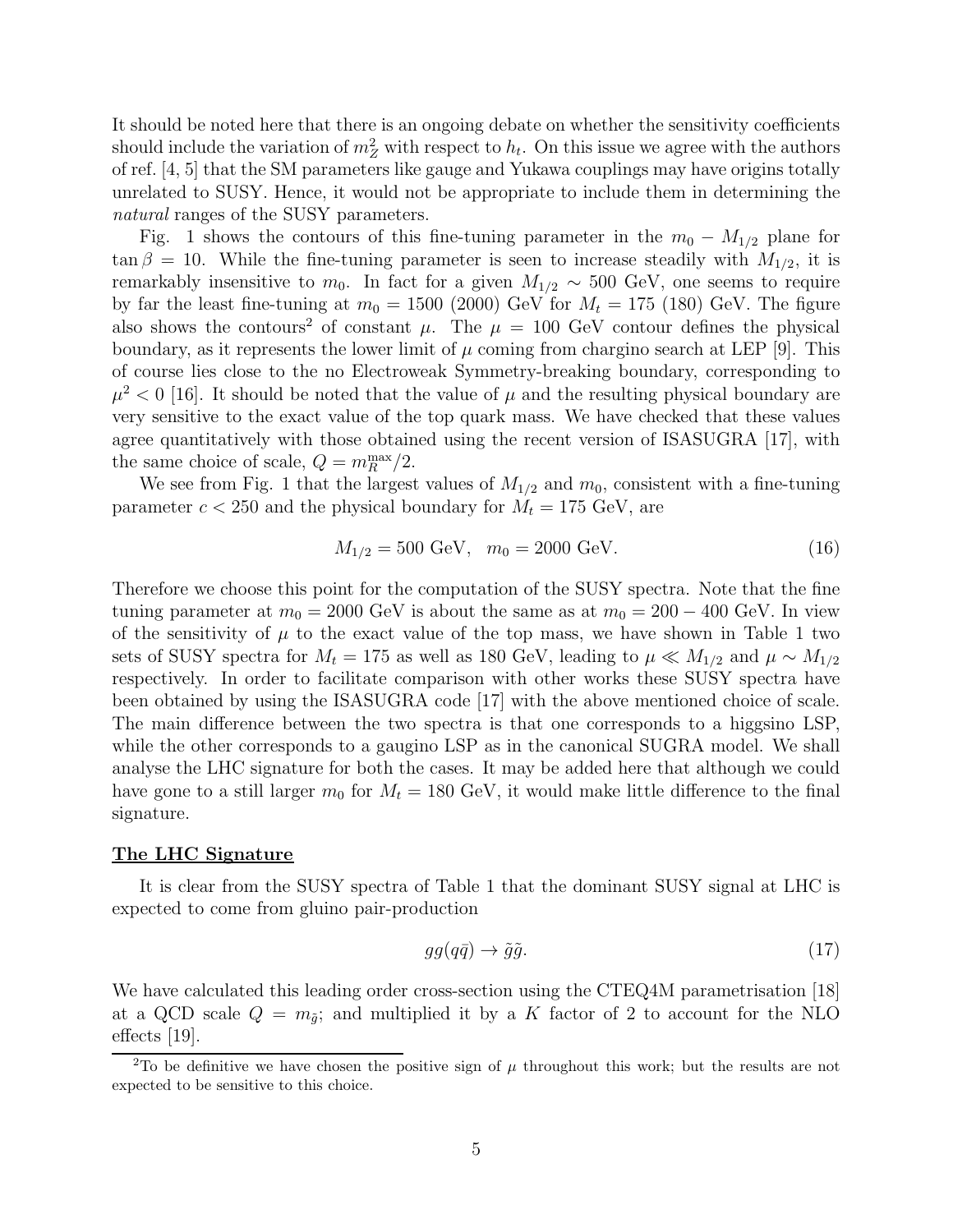Since the gluino is expected to dacay dominantly via stop exchange, one has to take account of the Yukawa couplings of top and bottom squarks along with the gauge couplings. The relevant formulae are given ref. [20]. We have used them to calculate the branching ratios of gluino decay. The channels of eq. (12) account for an overall BR of 80% for both cases. But in the higgsino LSP case a significant fraction of this  $(BR \simeq 35\%)$  corresponds to one of the W's being off-shell due to the near degeneracy of  $\chi_1^{\pm}$  and  $\chi_1^0$ . The resulting branching fractions of gluino-pair decay into the final states of our interest are shown in Table 2 for both the cases. In the gaugino LSP case (b) the final states containing  $4b4W2\chi_1^0\cdots$ have a  $BR \simeq 60\%$ , while in the higgsino LSP case (a) the final states containing  $4b3W2\chi_1^0 \cdots$ have a  $BR \simeq 50\%$  after taking into account the smaller channels not shown in Table 2. The presence of 3-4 on-shell W bosons lead to distinctive signals in their leptonic decay channels, accompanied by multiple b-tags and a large missing- $E_T$  ( $E_T$ ), carried away by the LSP pair. They provide a robust signature for the model at the LHC, with very little SM background, as we see below.

Using a parton level Monte Carlo routine we have computed the signal cross-sections in the isolated 1-*l*, 2-*l*, same sign 2-*l* and 3-*l* channels  $(l = e, \mu)$ , accompanied by  $\geq 3$  *b*-tags and  $E_T$ . We have also computed the irreducible SM background in these channels from

$$
gg(q\bar{q}) \to t\bar{t}t\bar{t} \tag{18}
$$

using the MADGRAPH program [21], with  $Q = M_t$  as the QCD scale.

We have tried to simulate detector resolution by gaussian smearing of the jet and lepton energies [22]

$$
\Delta E_j/E_j = 0.6/\sqrt{E_j} + 0.03, \ \Delta E_l/E_l = 0.15/\sqrt{E_l} + 0.01. \tag{19}
$$

The basic selection cuts are

$$
p_T^j, p_T^l, E_T > 30 \text{ GeV}, |\eta_j| < 3, |\eta_{l,b}| < 2.5,\tag{20}
$$

along with the jet-separation and lepton-isolation cuts

$$
\Delta R_{jj}, \Delta R_{lj} > 0.4,\tag{21}
$$

where  $(\Delta R)^2 = (\Delta \phi)^2 + (\Delta \eta)^2$ . We also require  $\geq 3$  b-tags, assuming a tagging efficiency  $\epsilon_b = 0.5$  per b-jet [22]. For the 1-l channel we require at least two pairs of accompanying jets with 65 GeV  $\langle m_{ij} \rangle$  = 95 GeV, to simulate two accompanying W bosons. While having very little effect on the signal or the background from (18), it helps to suppress background processes like *ttbb*, which would otherwise be 7-8 times larger than the signal. For the same reason we require at least one pair of accompanying jets with 65 GeV  $\langle m_{ij} \rangle$  = 95 GeV in the 2-l channel, but not in the 2-l  $SS$  (same-sign dilepton) or the 3-l channels.

Figs. 2 and 3 show the signal and the background cross-sections against the accompanying  $E_T$  for the 1-l, 2-l, 2-l SS and 3-l channels for  $M_t = 175$  and 180 GeV respectively. Thanks to the accompanying LSP pair, the signal has a much harder  $E_T$  distribution than the background in each channel. Thus the signal can be effectively separated from the background by an accompanying  $\cancel{F}_T$  cut of 100-200 GeV. Such an  $\cancel{F}_T$  cut also suppresses other background processes like *ttbb* and *W bbbb*. Therefore the viability of the signature is primarily determined by the signal size. Table 3 lists the signal cross-sections in the four leptonic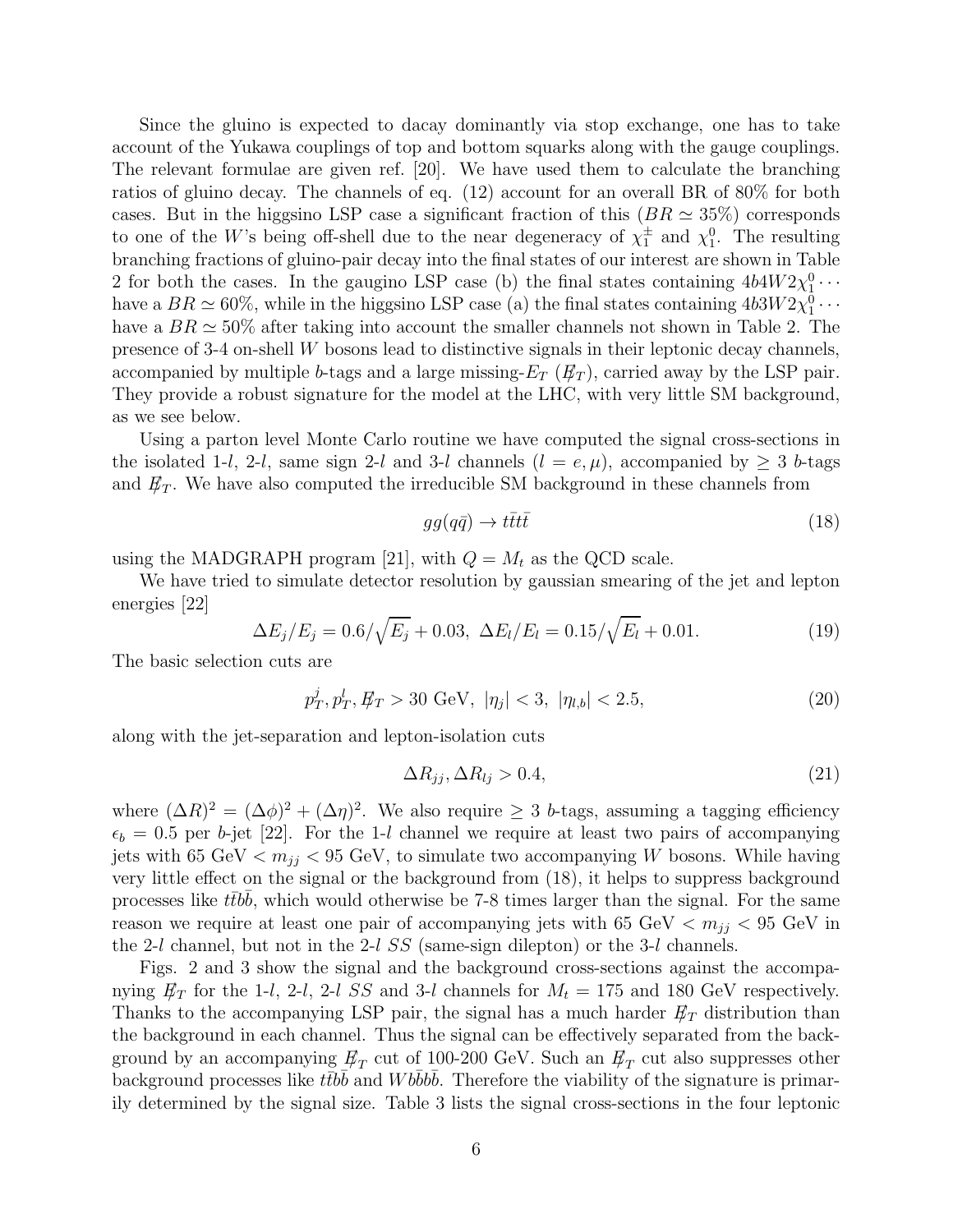channels with  $\geq 3$  b-tags and  $E/T_f > 100$  GeV. Increasing the accompanying  $E/T_f$  cut to 200 GeV reduces the signal cross-section by only 15%. With the expected annual luminosity of 100 fb<sup>−</sup><sup>1</sup> at the high luminosity run of LHC, one expects to see 30-50 signal events in the single-lepton and 10-20 events in the dilepton channel, with very little SM background. Thus one can unambiguously probe the minimal SUGRA model upto  $M_{1/2} = 500$  GeV and the largest allowed value of  $m_0$ .

#### **Summary**

We have considered a minimal SUGRA model with a large  $m_0 = 2 \text{ TeV}$ , which requires no larger fine-tuning than  $m_0$  of a few hundred GeV. It implies an inverted hierarchy, where the lighter stop has a significantly smaller mass than the other squarks and sleptons. Depending on the exact value of the top quark mass, the LSP can be either gaugino-like or higgsino-like. In either case the inverted hierarchy ensures a robust signature at LHC in the isolated 1-l, 2-l, same-sign 2-l and 3-l channels, accompanied by  $\geq 3$  b-tags and a large  $E_T$ . Using this signature one can unambiguously probe the model upto  $M_{1/2} = 500$  GeV and the largest possible value of  $m_0$ . An investigation of the signature of this model at the Tevatron collider upgrades is currently under progress.

We thank the organisers of WHEPP-6, where this project was started. We also thank Manuel Drees for many helpful communications. Amitava Datta and D.P. Roy acknowledge partial financial support from BRNS project, No. 37/4/97/R & D II.

# References

- [1] H.P. Nilles, Phys. Rep. 110 (1984) 1; H.E. Haber and G.L. Kane, Phys. Rep. 117 (1985) 75.
- [2] R. Barbieri and G.F. Giudice, Nucl. Phys. B306 (1988) 63.
- [3] G.W. Anderson and D.J. Castano, Phys. Rev. D52 (1995) 1693; Phys. Rev. D53 (1996) 2403; P. Ciafaloni and A. Strumia, Nucl. Phys. B494 (1997) 41; G. Bhattacharya and A. Romanino, Phys. Rev. D55 (1997) 7015.
- [4] J.L. Feng, K.T. Matchev and T. Moroi, Phys. Rev. D61 (2000) 075005 [hep-ph/9909334]; Phys. Rev. Lett. 84 (2000) 2322 [hep-ph/9908309].
- [5] J.L. Feng, K.T. Matchev and F. Wilczek, Phys. Lett. B482 (2000) 388 [hep-ph/0004043].
- [6] Y. Kizukuri and N. Oshimo, Phys. Rev. D45 (1992) 1806; J.L. Feng and T. Moroi, hep-ph/9907319; T. Ibrahim and P. Nath, Phys. Rev. D58 (1998) 11301.
- [7] M. Carena, M. Olechowski, S. Pokorski and C.E.M. Wagner, Nucl. Phys. B419 (1994) 213.
- [8] L.E. Ibanez, C. Lopez and C. Munoz, Nucl. Phys. B256 (1985) 218.
- [9] Review of Particle Properties: Euro. Phys. J. C15 (2000) 1.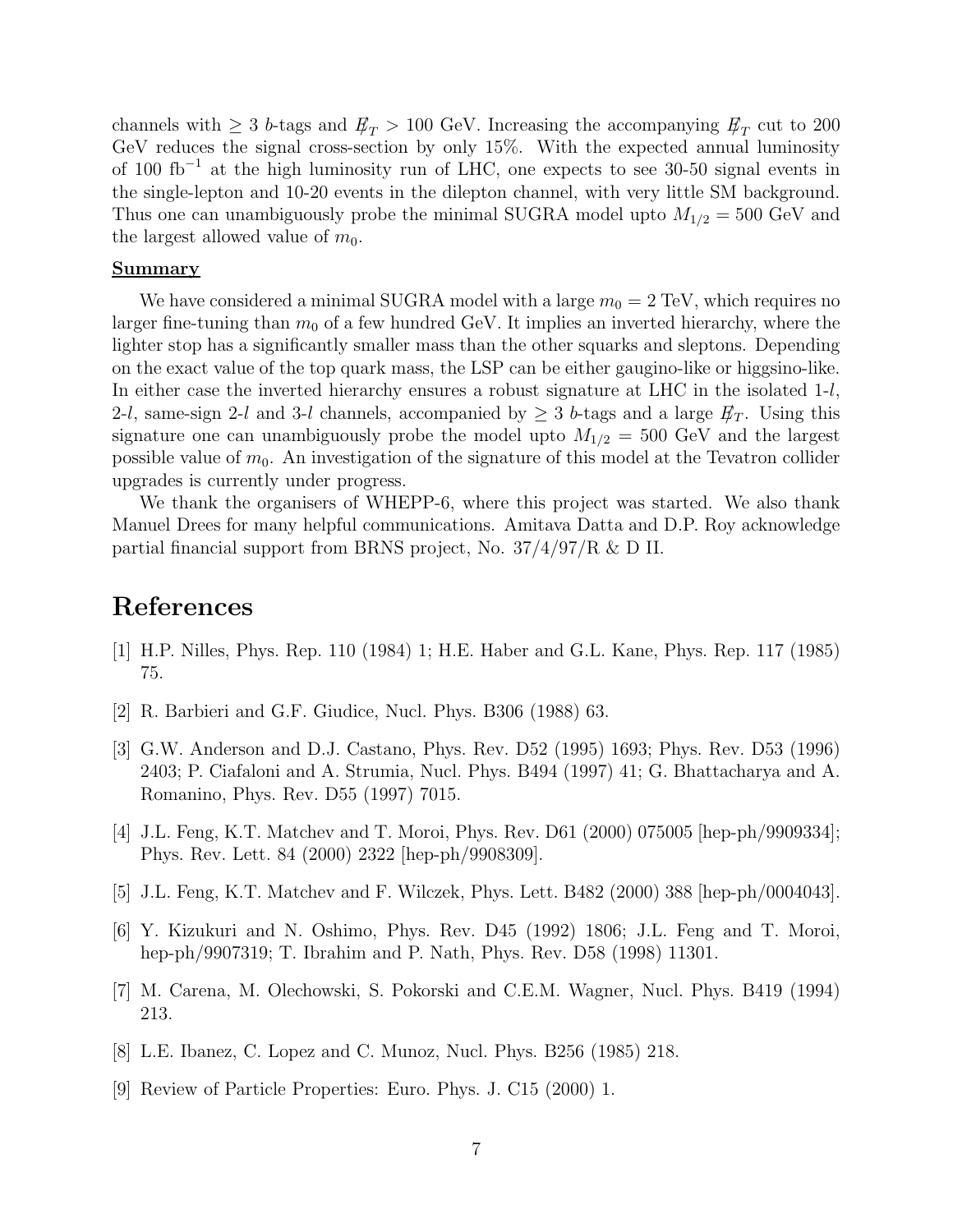- [10] J.A. Casas, J.R. Espinosa and H.E. Haber, Nucl. Phys. B526 (1998) 3 [hep-ph/9801365].
- [11] H. Baer, M. Drees, C. Kao, M. Nojiri and X. Tata, Phys. Rev. D50 (1994) 2158; H. Baer, P. Mercadante and X. Tata, Phys. Lett. B475 (2000) 289 [hep-ph/9912494]; V. Barger, C. Kao and R. Zhang, Phys. Lett. B483 (2000) 184 [hep-ph/9911510].
- [12] B.C. Allanach, J.P.J. Hetherington, M.A. Parker and B.R. Webber, hep-ph/0005186.
- [13] K.L. Chan, U. Chattopadhyay and P. Nath, Phys. Rev. D58 (1998) 096004.
- [14] J. Bagger, K. Matchev, D. Pierce and R. Zhang, Nucl. Phys. B49 (1997) 3.
- [15] R. Arnowitt and P. Nath, Phys. Rev. D46, (1992) 3981; V. Barger, M.S. Berger and P. Ohmann, Phys. Rev. D49, (1994) 4908.
- [16] T. Falk, Phys. Lett. B456 (1999) 171 [hep-ph/9902352].
- [17] ISASUGRA (version 7.48): H. Baer, F.E. Paige, S.D. Protopopescu and X. Tata, hepph/0001086.
- [18] H.L. Lai et al, Phys. Rev. D55 (1997) 1280.
- [19] W. Beenakker, R. Hopker, M. Spira and P.M. Zerwas, Nucl. Phys. B492 (1997) 51.
- [20] A. Bartl, W. Majerotto, B. Mosslachev, N. Oshimo and S. Stippel, Phys. Rev. D43 (1991) 2214.
- [21] T. Stelzer and W.F. Long, Comp. Phys. Comm. 81 (1994) 357.
- [22] E. Richter-Was and M. Sapinki, ATLAS note (ATL-PHY-98-132); V. Drollinger, T. Mueller and R. Kinnunen, CMS note (1999/001).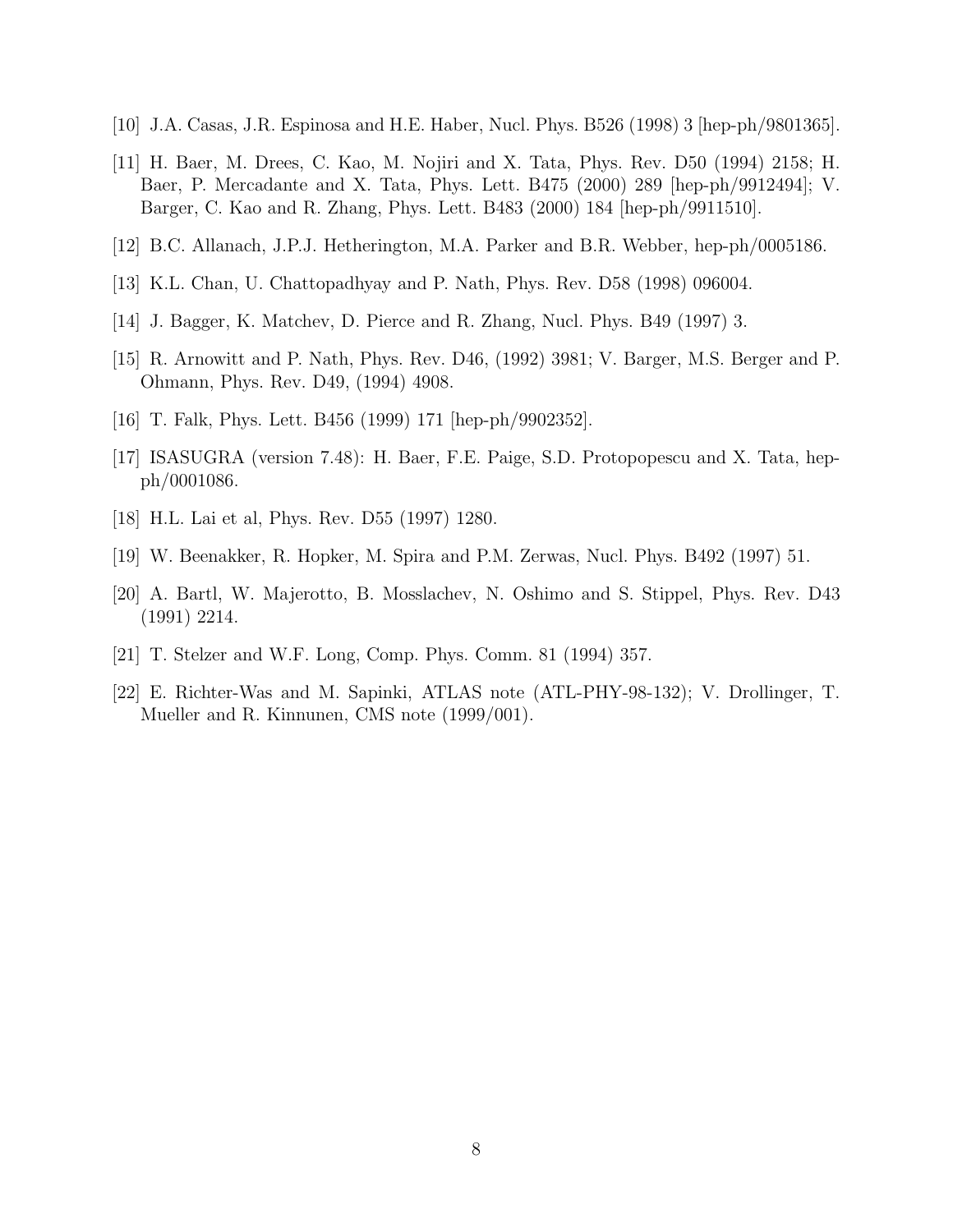| Mass                     | $M_t = 175 \text{ GeV}$ | $M_t = 180 \text{ GeV}$ |
|--------------------------|-------------------------|-------------------------|
| $m_{\tilde{u}_L}$        | 2230                    | 2227                    |
| $m_{\tilde{u}_R}$        | 2209                    | 2206                    |
| $m_{\tilde{d}_L}$        | 2231                    | 2228                    |
| $m_{\tilde{d}_R}$        | 2207                    | 2204                    |
| $m_{\tilde{e}_L}$        | 2030                    | 2030                    |
| $m_{\tilde{e}_R}$        | 2010                    | 2010                    |
| $m_{\tilde{\nu}_e}$      | 2029                    | 2028                    |
| $m_{\tilde{t}_1}$        | 1489                    | 1424                    |
| $m_{\tilde{t}_2}$        | 1910                    | 1883                    |
| $m_{\tilde{b}_1}$        | 1902                    | 1875                    |
| $m_{\tilde{b}_2}$        | 2190                    | 2188                    |
| $m_{\tilde{\tau}_1}$     | 1993                    | 1993                    |
| $m_{\tilde\tau_2}$       | 2022                    | 2022                    |
| $m_{\tilde \nu_\tau}$    | 2021                    | 2020                    |
| $m_{\tilde{g}}$          | 1283                    | 1279                    |
| $m_{\tilde{\chi}^\pm_1}$ | 119                     | 401                     |
| $m_{\tilde{\chi}^\pm_2}$ | 441                     | 567                     |
| $m_{\tilde{\chi}^0_1}$   | 105                     | 215                     |
| $m_{\tilde{\chi}^0_2}$   | 134                     | 402                     |
| $m_{\tilde{\chi}^0_3}$   | 225                     | 541                     |
| $m_{\tilde{\chi}^0_4}$   | 441                     | 568                     |
| $\mathfrak{m}_h$         | 118                     | 121                     |
| $m_H$                    | 2009                    | 2077                    |
| $m_A$                    | 2007                    | 2075                    |
| $m_{H^{\pm}}$            | 2010                    | 2078                    |
| $\mu$                    | 129                     | 550                     |

Table 1: SUSY spectra in GeV at  $m_0 = 2$  TeV,  $M_{1/2} = 500$  GeV, and  $\tan \beta = 10$ , for  $M_t =$ 175 and 180 GeV.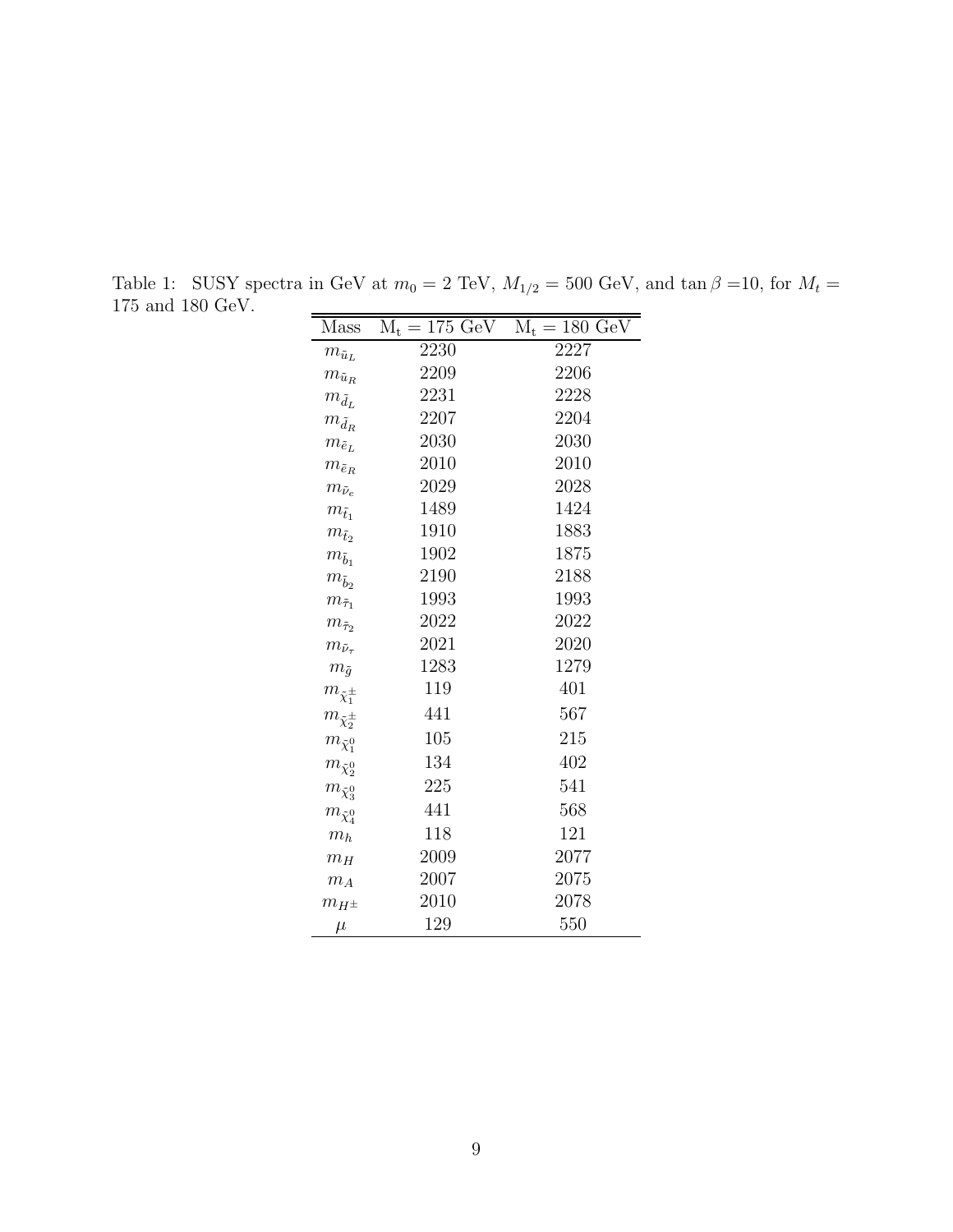Table 2: Effective branching ratios for gluino pairs decaying into different channels for  $M_t$  $=$  (a) 175 GeV and (b) 180 GeV, with tan $\beta$  =10. For (a) the generic final state is denoted by  $4b + 2W + 2\tilde{\chi}_1^0 + X$ , and for (b) it is  $4b + 4W + 2\tilde{\chi}_1^0 + X'$ . Only those channels having branching ratios greater than 1% are shown.

| $M_t = 175 \text{ GeV}$ |        | $M_t = 180 \text{ GeV}$ |        |
|-------------------------|--------|-------------------------|--------|
| X                       | Br.    | X'                      | Br.    |
| WW                      | 0.0420 | $\left( \right)$        | 0.0412 |
| $W^*W^*$                | 0.1271 | Z                       | 0.0595 |
| $W^*W$                  | 0.1464 | h.                      | 0.0914 |
| $Z^*WW$                 | 0.0521 | ZΖ                      | 0.0223 |
| $Z^*W^*W$               | 0.0906 | hh                      | 0.0594 |
| $Z^*Z^*WW$              | 0.0163 | hZ                      | 0.0752 |
| $W^*WWW$                | 0.0238 | WW                      | 0.0743 |
| $W^*Z^*WWW$             | 0.0147 | hhZ                     | 0.0165 |
| $W^*W^*WW$              | 0.0414 | WWh                     | 0.0823 |
|                         |        | WWZ                     | 0.0536 |
|                         |        | WWWWW                   | 0.0334 |

Table 3: Signal cross-sections for the 1-*l*, 2-*l*, same sign 2-*l*, and 3-*l* channels, accompanied by  $\geq$  3 b-tags and  $E_T > 100$  GeV (tan $\beta$  =10).

|                 | $M_t = 175 \text{ GeV}$ | $M_t = 180 \text{ GeV}$ |
|-----------------|-------------------------|-------------------------|
|                 | in fb                   | in fb                   |
| $\sigma_1$      | 0.303                   | 0.55                    |
| $\sigma_2$      | 0.094                   | 0.22                    |
| $\sigma_2$ (SS) | 0.047                   | 0.1                     |
| $\sigma_3$      | 0.013                   | $0.06\,$                |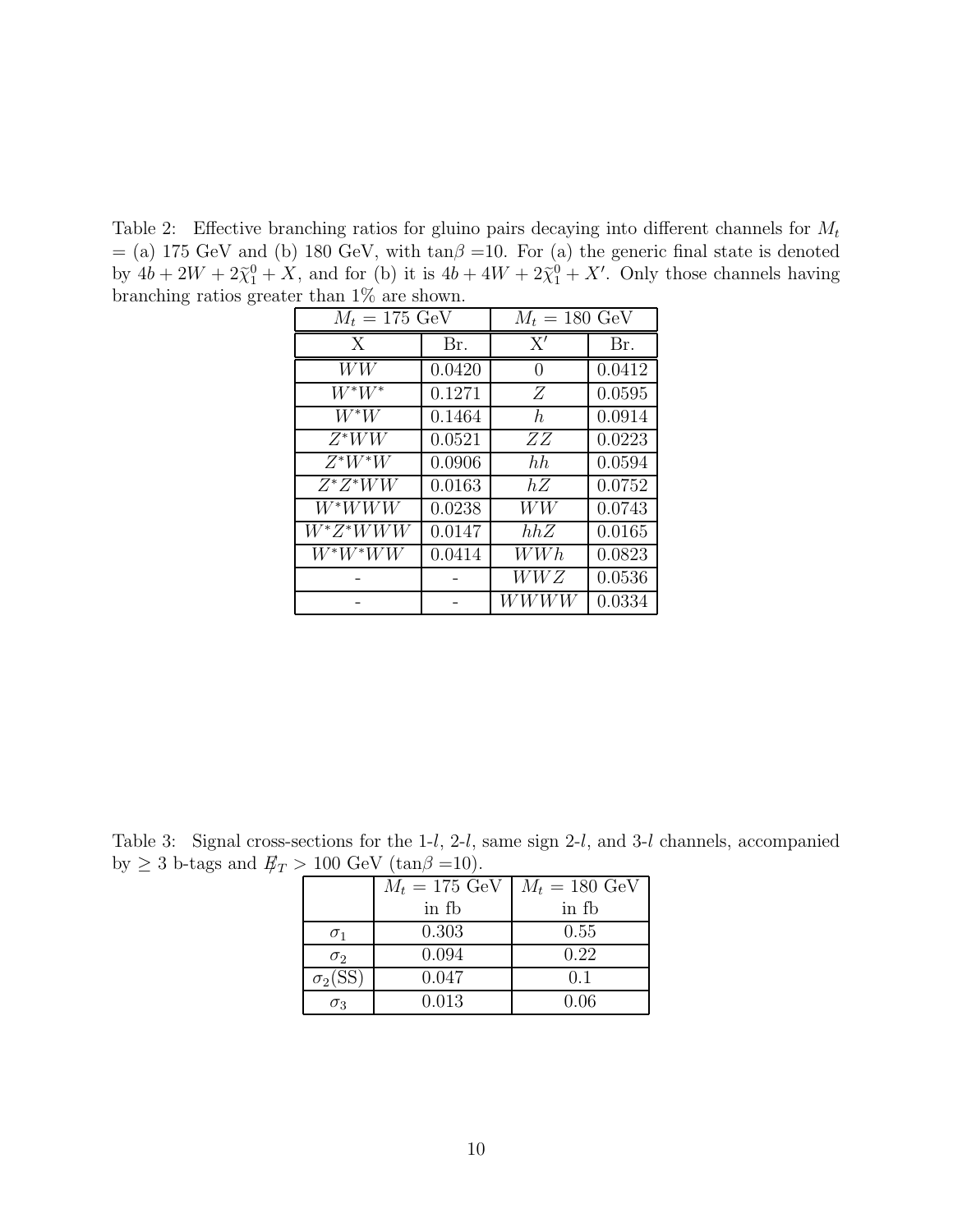

Figure 1: Fine tuning contours for  $M_t = 175$  and 180 GeV, with  $\mu > 0$ . Contours of constant  $\mu$  are also displayed. Shaded areas in the left sides are the charged LSP regions.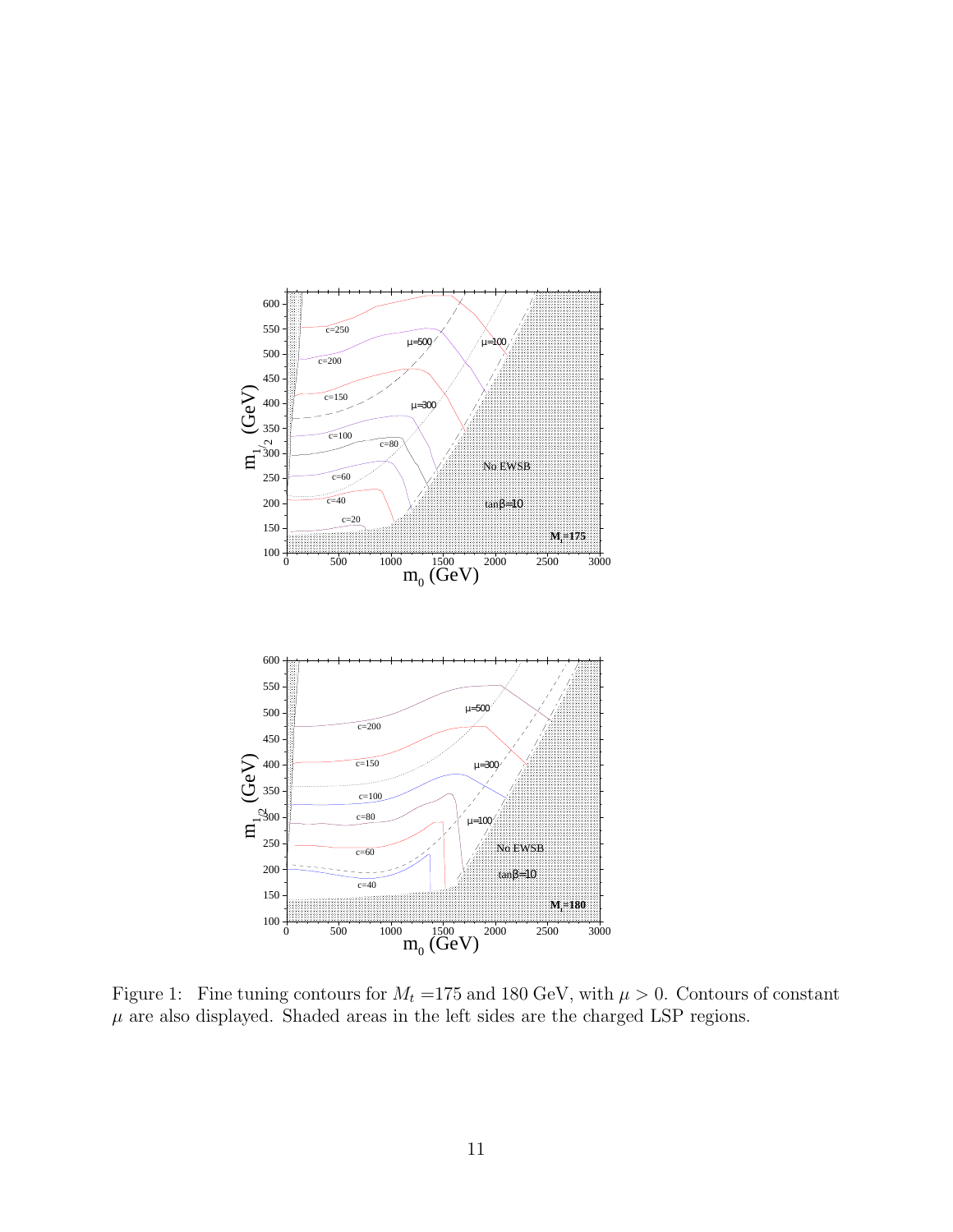

Figure 2: The SUSY signal and the irreducible SM background from  $t\bar{t}t\bar{t}$  are shown against the accompanying  $E_T$  in the  $1 - l$ ,  $2 - l$ , same sign  $2 - l$ , and  $3 - l$  channels with  $\geq 3$  b-tags, for  $\tan\!\beta = 10$  and  $M_t = 175$  GeV.